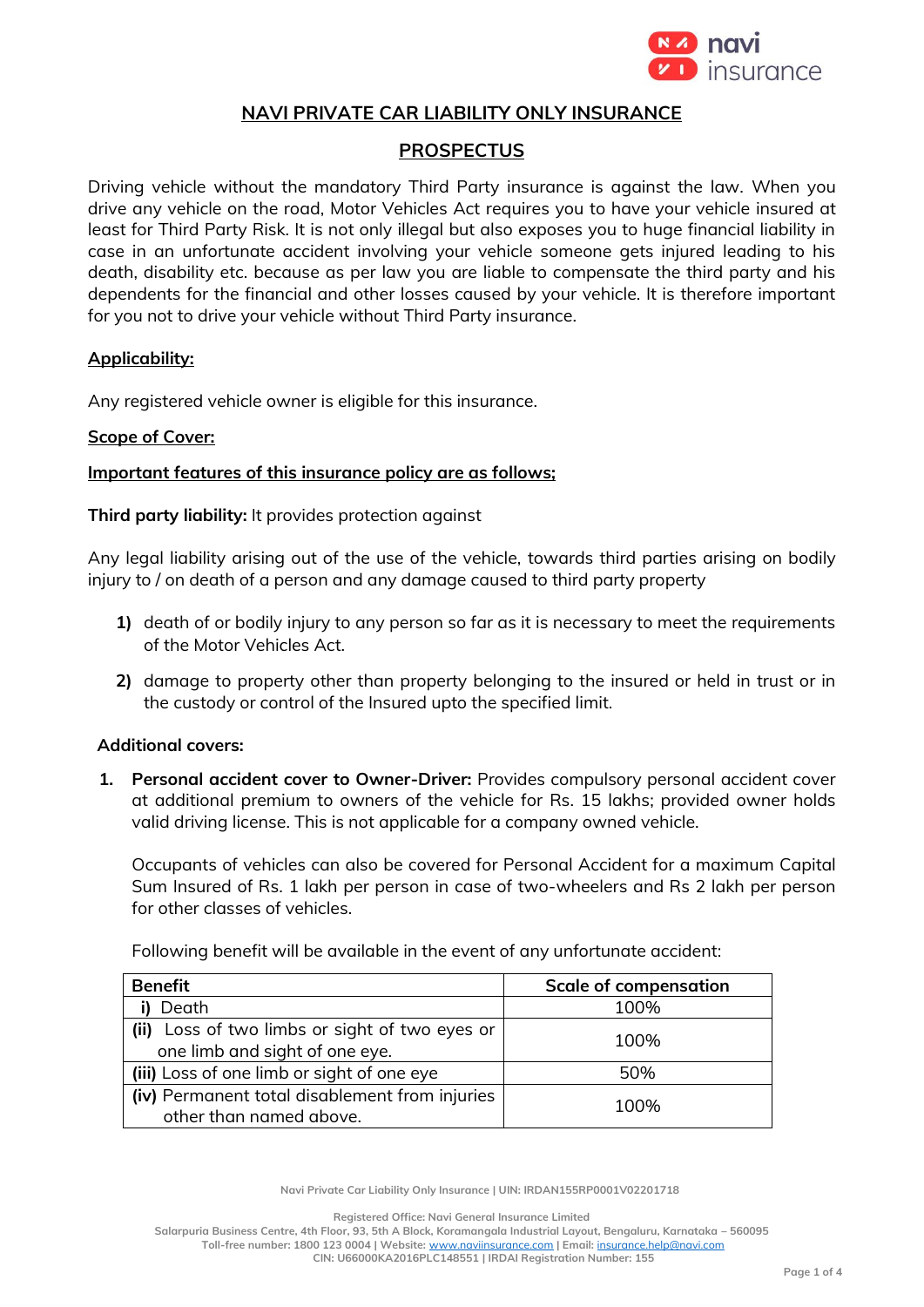

## **2. Additional Legal liabilities:**

You may also opt to protect yourself from following additional legal liabilities at an additional premium

- Wider Legal Liability for Paid driver/conductor/cleaner employed.
- Legal Liability for Employees travelling in/driving the vehicle other than paid driver.
- Legal Liability for Non-fare paying passengers

## **GENERAL EXCEPTIONS**

The Company shall not be liable

- **1.** if the vehicle insured herein is used otherwise than in accordance with the 'Limitations as to Use' provision.
- **2.** If vehicle is driven by any person other than a Driver as stated in the Driver's Clause.
- **3.** in respect of any claim arising out of any contractual liability.
- **4.** in respect of an employee during the course of employment except so far as is necessary to meet the requirements of the Motor Vehicles Act.
- **5.** in respect of death or bodily injury to any person (other than a passenger carried by reason of or in pursuance of a contract of employment) except so far as is necessary to meet the requirements of the Motor Vehicles Act.
- **6.** War, Invasion, the Act of foreign enemies, hostilities or warlike operations (whether before or after declaration of war), Civil War, Mutiny, Rebellion Military or usurped power, nuclear weapons material.

# *(Note: the above is a partial listing of the policy exclusions. Please refer to the policy document for the full listing)*

### **Cancellation:**

**Cancellation by Insured** - Policy/certificate can be cancelled at any time by giving 15 days' prior written notice to Insurer. Refund of premium shall be computed in accordance with company's short period rate for the period the Policy has been in force provided no claim has occurred up to the date of cancellation. Proof of insurance elsewhere must be provided to us for cancellation of policy.

**Cancellation by Insurer** - The Company may cancel the policy by sending fifteen days' notice by recorded delivery to the insured at insured's last known address on the grounds of misrepresentation, fraud, non-disclosure of material facts or non-cooperation. In the event of cancellation of this Policy on grounds of misrepresentation, fraud, non-disclosure of material facts, the policy shall stand cancelled ab-initio and there will be no refund of premium. In the event the policy is cancelled on the grounds of non-cooperation of the insured then the premium shall be computed and retained in accordance with company's short period rate for the period the Policy has been in force provided no claim has occurred up to the date of cancellation.

Under any of the above cancellations, in the event a claim has occurred in which case there shall be no refund of premium.

**Navi Private Car Liability Only Insurance | UIN: IRDAN155RP0001V02201718**

**Registered Office: Navi General Insurance Limited**

**Salarpuria Business Centre, 4th Floor, 93, 5th A Block, Koramangala Industrial Layout, Bengaluru, Karnataka – 560095**

**Toll-free number: 1800 123 0004 | Website:** [www.naviinsurance.com](http://www.naviinsurance.com/) **| Email:** [insurance.help@navi.com](mailto:insurance.help@navi.com) **CIN: U66000KA2016PLC148551 | IRDAI Registration Number: 155**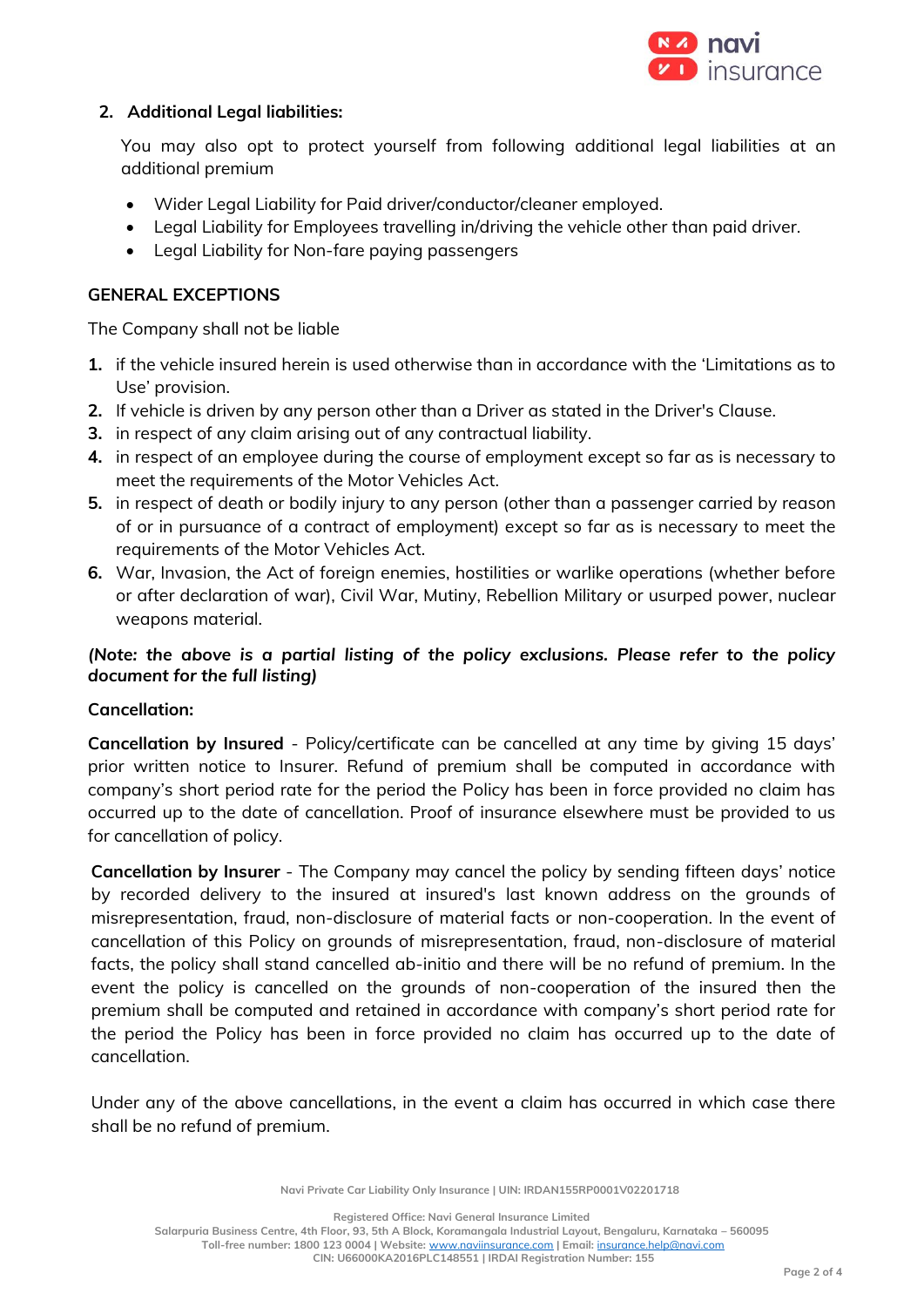

Return of the premium by the Company will be subject to retention of the minimum premium of Rs. 100/- (or Rs. 25/- in respect of vehicles specifically designed/modified for use by blind/handicapped/ mentally challenged persons).

Where the ownership of the vehicle is transferred, the Policy cannot be cancelled unless evidence that the vehicle is insured elsewhere is produced.

#### **Short period table**

| <b>PERIOD</b>                                 | % OF ANNUAL PREMIUM RATE |
|-----------------------------------------------|--------------------------|
| Not exceeding 1 month                         | 20%                      |
| Exceeding 1 month but not exceeding 2 months  | 30%                      |
| Exceeding 2 months but not exceeding 3 months | 40%                      |
| Exceeding 3 months but not exceeding 4 months | 50%                      |
| Exceeding 4 months but not exceeding 5 months | 60%                      |
| Exceeding 5 months but not exceeding 6 months | 70%                      |
| Exceeding 6 months but not exceeding 7 months | 80%                      |
| Exceeding 7 months but not exceeding 8 months | 90%                      |
| Exceeding 8 months                            | Full annual premium/rate |

#### **Premium**

Third Party Premium is currently regulated by IRDAI. IRDAI reviews the premium annually and publishes the premium rate to be charged for various classes of vehicles. We will charge premium as published by IRDAI.

### **Claims Procedure**

We are here to help you. We request you to register a claim by contacting our 24-hour Toll Free Helpline on \_\_\_\_\_\_\_. Please intimate the help desk as soon as a claim occurs so that we can provide you quick and effective assistance and service. You can also register a claim by email on \_\_\_\_\_\_\_\_\_\_\_\_\_\_\_\_

While registering the claim, the following information will help us serve you better:

- Your contact numbers
- Policy number
- Name of insured
- Date and time of loss
- Location of loss
- Nature and approximate extent of loss
- Place and contact details of the person at the loss location

We will require following documents to process your claim. You may provide the same to enable us to promptly settle your claim.

**Navi Private Car Liability Only Insurance | UIN: IRDAN155RP0001V02201718**

**Registered Office: Navi General Insurance Limited Salarpuria Business Centre, 4th Floor, 93, 5th A Block, Koramangala Industrial Layout, Bengaluru, Karnataka – 560095 Toll-free number: 1800 123 0004 | Website:** [www.naviinsurance.com](http://www.naviinsurance.com/) **| Email:** [insurance.help@navi.com](mailto:insurance.help@navi.com) **CIN: U66000KA2016PLC148551 | IRDAI Registration Number: 155**